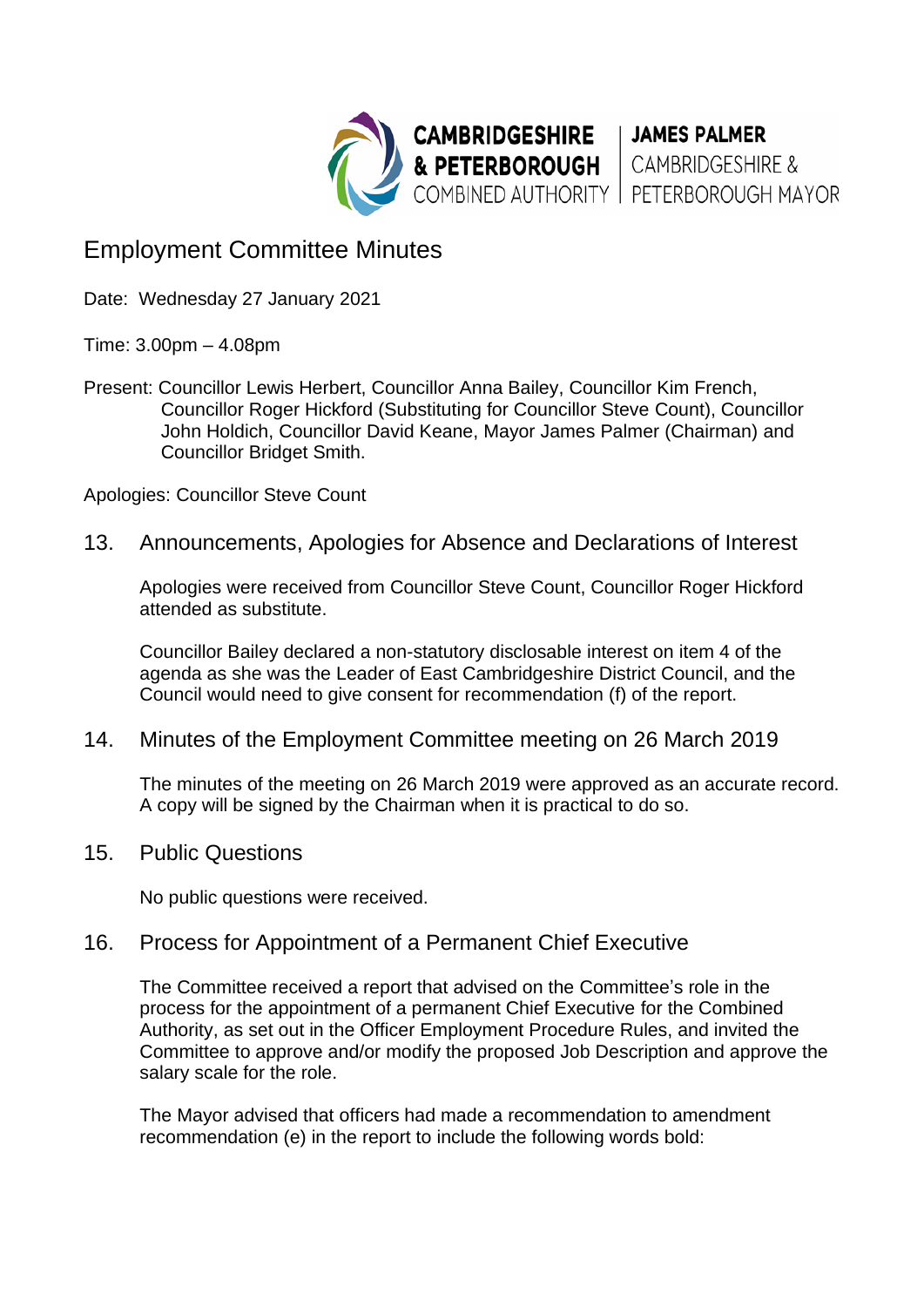e) To grant the Human Resources Manager delegated authority, in consultation with the Mayor, to vary the indicative timetable at paragraph 2.10 of the report should either the Mayoral election in May be postponed due to the Covid-19 pandemic **or if so required, following further discussions with MHCLG.**

The Mayor explained that officers had advised that the amendment was necessary as officers were still in communication with the Ministry for Housing Communities and Local Government (MHCLG) about the indicative timetable for the appointment of a permanent Chief Executive. The Mayor stated that MHCLG had arranged a meeting with CPCA officers that evening to discuss the practical issues arising from completing the appointment process after the election and before the constituent councils and the Combined Authority had all completed their AGMs.

Introducing the report the Deputy Monitoring Officer drew the Committees attention paragraph 2.1 in the report which included the review of the current Chief Executive arrangements by 31 May 2021. The Deputy Monitoring Officer highlighted the Officer Employment Procedure Rules in the Combined Authority's Constitution in relation to the recruitment of Senior Officers, set out at 2.3 of the report, and subsequently the Committee's role in the recruitment process, as set out at 2.5 of the report. The Deputy Monitoring Officer also drew the Committee's attention to the letter received on 13 July 2020 to the Mayor, from the then Minister for Regional Growth and Local Government, as set out at 2.6 of the report. The Deputy Monitoring Officer highlighted the job description set out in appendix A of the report and the salary scale, at 2.9 of the report. The Deputy Monitoring Officer explained the timetable for recruitment set out at 2.10 of the report and stated that there were ongoing discussions with MHCLG in relation to the practical difficulties with meeting the May deadline due to the Mayoral and Local Elections, due to take place on 6 May 2021 and the requirement for the Constituent Authorities to hold their AGMs in the May period with the last being held on 27 May 2021. The Deputy Monitoring Officer explained that the Combined Authority AGM would then need to take place following this date. The Deputy Monitoring Officer also highlighted the possibility of the elections being postponed due to the ongoing COVID pandemic.

In discussing the report;

• Councillor Smith queried wording at 2.5 of the report, at the  $3<sup>rd</sup>$  bullet point which stated that part of the Employment Committees role would include 'shortlisting and final interview of candidates' and stated that this contradicted the wording in recommendation (d) which read 'To grant the Human Resources Manager delegated authority, in consultation with the Mayor, to shortlist candidates for the role. Councillor Smith stated that the letter from the then Minister for Regional Growth and Local Government requested a full, open and transparent process and that in her opinion delegating shortlisting to the Human Resources Manager, in consultation with the Mayor was neither open or transparent. Councillor Smith explained that she had looked at how other Combined Authorities had managed their recruitment processes for Chief Executive roles and that the recruitment process had involved a number of members of their Board as well as a number of Chief Executives from Partner Authorities. The Solicitor advised that it was the decision of the Employment Committee to determine how the process should be managed and that the delegation for shortlisting was due to the tight timetable.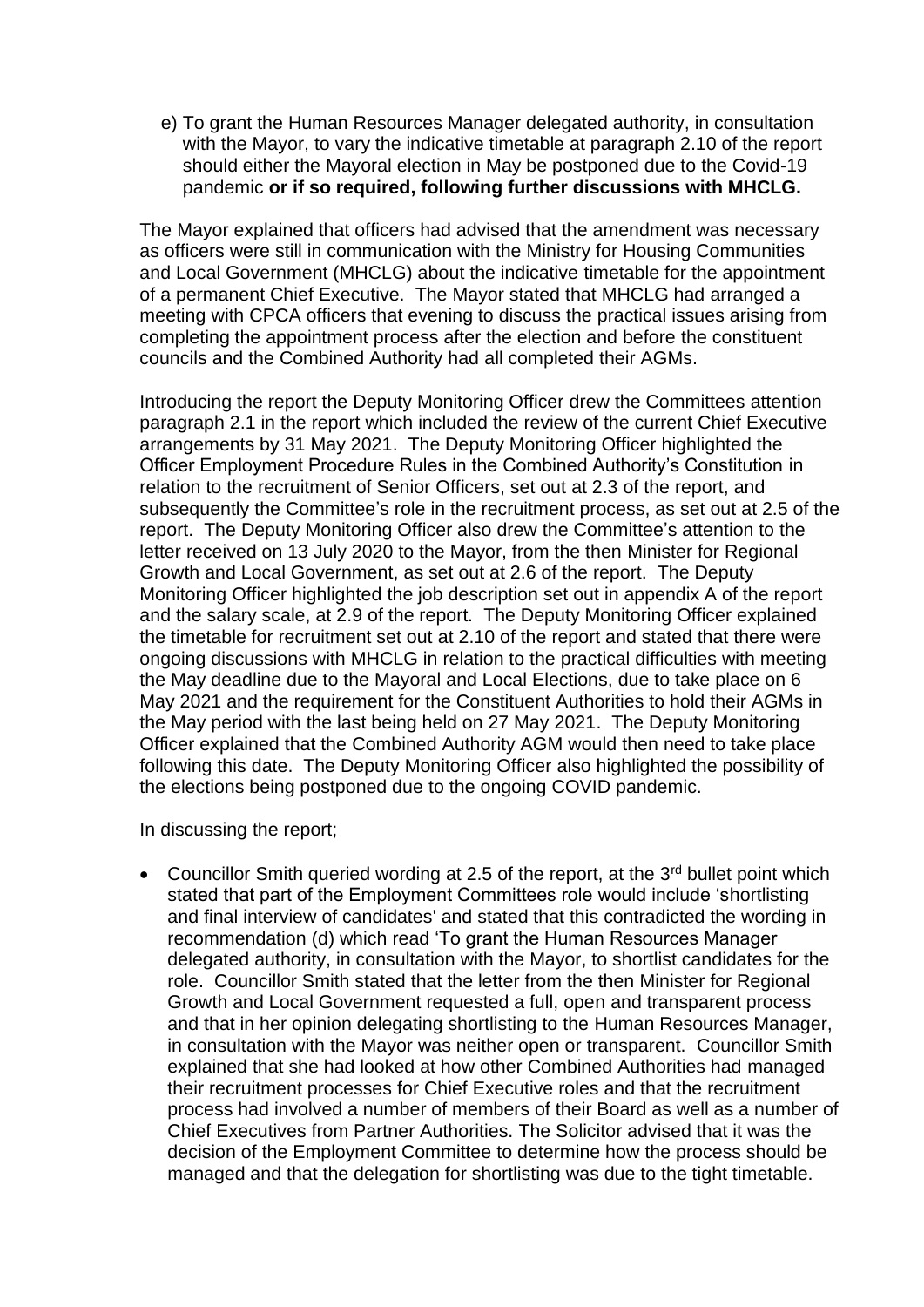The Mayor stated that he found it a strange consideration that Chief Executives from other authorities should be on the panel.

- Councillor Herbert explained that he had written to all Members of the Combined Authority Board in relation to the recruitment process as this was a really important appointment and he felt that transparency required Board involvement in shortlisting. Councillor Herbert stated that shortlisting could be manipulated and that he had not been happy with how it had been done in the past. He also stated that it was crucial that the final panel for interviewing should be involved in the shortlisting. He explained that he would be unable to support the report recommendations if recommendation (d) was not reviewed. The Mayor queried what process had been used at Cambridge City Council for the recent recruitment process for the new Chief Executive. Councillor Herbert stated that Human Resource Colleagues had worked with the Employment Committee to shortlist a range of applications. The Mayor questioned whether the Employment Committee had sifted through all of the applications. Councillor Herbert stated that they triaged the applications and that there had been 10 potential candidates and that there had been a long list of 8 which had then shrunk to 4. The Mayor queried what Councillor Herbert meant by triaging. Councillor Herbert explained that the Human Resources Manager had sifted through the candidates and given the Committee 'Should interview' 'Could interview' and a 'Don't interview' lists. Councillor Herbert stated that the current recommendation denied the Employment Committee of any input into the shortlisting process.
- Councillor Smith formally proposed an amendment to recommendation (d) of the report to state that 'shortlisting should be the responsibility of the Employment Committee, assisted by a sample of partner Council Chief Executives and the Head of HR. Councillor Herbert seconded Councillor Smiths amendment and reserved the right to move an additional amendment if the initial amendment was unsuccessful. The Solicitor advised the Committee that there was an option to have a Stakeholder Panel to support the Committee in its decision making.
- Councillor Bailey queried whether Councillor Smith was now amending the amendment by suggesting a Stakeholder Panel should be involved in the process. She questioned the role of a Stakeholder Panel and how this would work with the current timetabling. The Deputy Monitoring Officer explained that the Committee would be required to vote on Councillor Smith's initial amendment or withdraw it.
- Councillor Holdich stated that the process that had been put forward was not an uncommon process but that he was concerned that there was a timing issue and that it would be difficult to involve all Council Leaders as officers would not know who they would be due to the elections. Councillor Holdich commented that the timetable would need to be extended.
- Councillor Hickford also raised his concerns in relation to the timing of the process and queried whether the inclusion of Stakeholder Panel expanded the timescales. The Solicitor stated that including a Stakeholder Panel would not extend the timescales and that officers would come back to seek views from Members in terms of who would sit on the panel.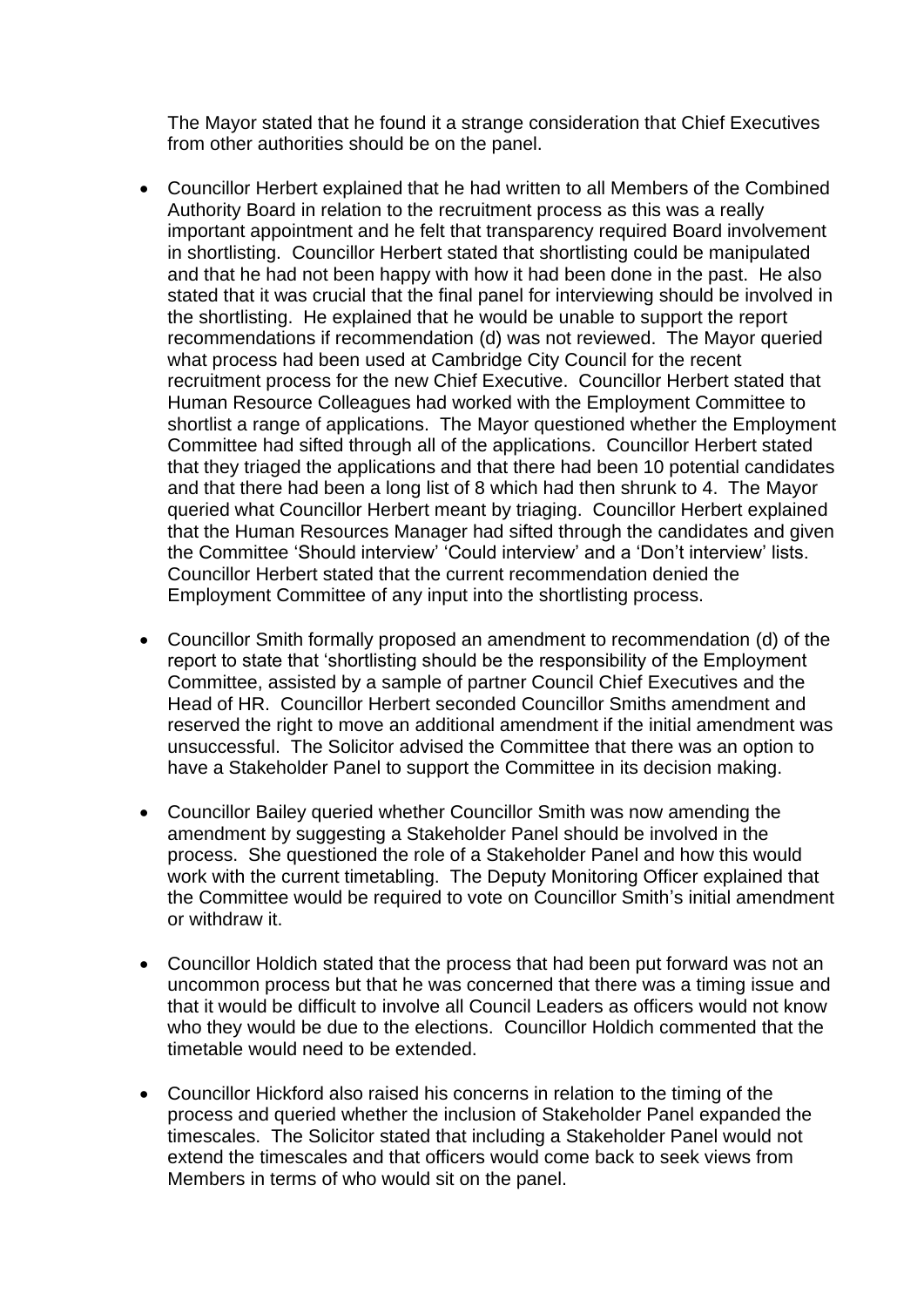- Councillor Smith agreed to withdraw her amendment in order to bring forward an alternative amendment to recommendation (d) to include the Stakeholder Panel in the recruitment process.
- The Mayor queried who would be involved in the Stakeholder Panel and how would they be involved in the process? The Solicitor clarified that a Stakeholder Panel would involve Constituent Council Chief Executives, the Chair of the Business Board and other local Business Leads. The Solicitor explained that the Stakeholder Panel would offer a perspective outside of the direct governance of the Combined Authority and they would have no decision-making powers. The Solicitor clarified that the panel's views would be fed back to the interview panel ahead of the interview stage.
- Councillor Bailey queried the process for getting from the long list of applicants to the shortlist and whether it was paper based? The Solicitor stated that it was the decision of the Committee to agree whether they were happy for the Human Resources Manager and the Mayor to sift through the initial applications to create the long list. The Solicitor explained that the Employment Committee could then meet and turn the long list into a shortlist which would also be a paper-based exercise. The Solicitor confirmed that the Stakeholder Panel would speak to candidates ahead of any final interviews and feedback to the interview panel. Councillor Bailey commented that she felt that this was an unwieldy process. The Mayor stated that throughout the time he had been involved in democracy the process, it had always been for HR to put forward the long list of candidates.
- Councillor Smith sought clarity on whether recruitment consultants would be used as part of the process in terms of head-hunting appropriate candidates. The Solicitor stated that Recruitment Consultants would be used and that they would be involved in pulling together the long list of candidates. Councillor Smith explained that if recommendation (d) stayed as it was then she would have to formally distance herself from the process. The Mayor stated that the shortlisting process set out at recommendation (d) was the process that happened at all Councils and that it was everyday practice. Councillor Smith explained that the Committee had to be mindful of public perception and the letter from the Minister. The Mayor stated that MHCLG had approved the process detailed in the report in front of the Committee and that it was standard practice.
- Councillor Herbert questioned how the Committee could work with the suggestion brought forward by officers of involving a Stakeholder Group. Councillor Herbert stated that he believed there was a benefit from the Committee looking at the long list as they would be able to identify candidates who may be long shots. Councillor Herbert explained that it was his understanding that a Stakeholder Panel's input would be weighted similarly to a psychometric test and that discussions with the Committee needed to take place at the shortlisting stage so that the Committee were familiar with the candidates and could go to the interview prepared. Councillor Herbert acknowledge the pressures in relation to the timings and put forward a suggestion of adding 2-3 weeks on to the process to take the pressure off from the complications of elections and COVID.